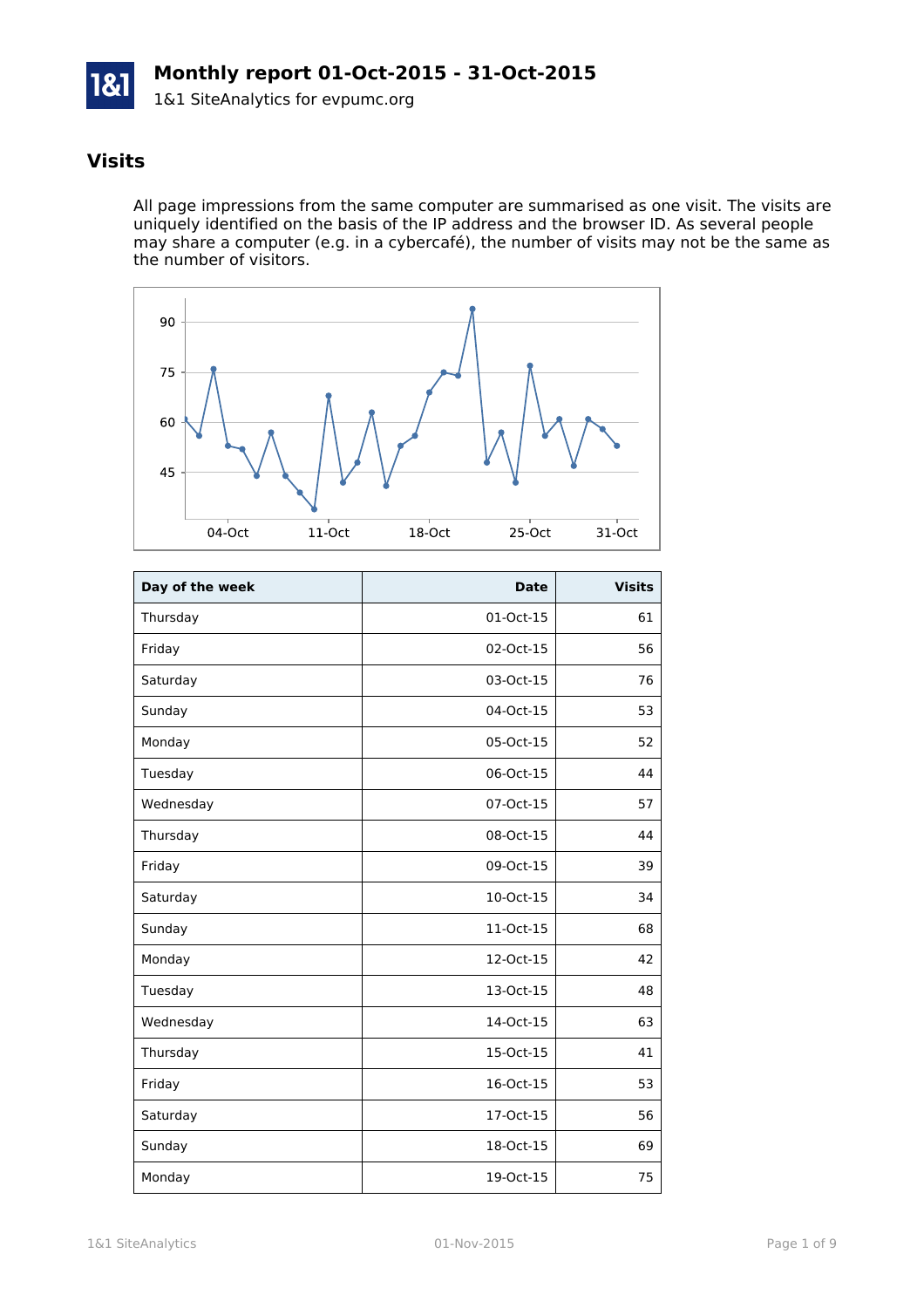| Day of the week | <b>Date</b>     | <b>Visits</b> |
|-----------------|-----------------|---------------|
| Tuesday         | 20-Oct-15       | 74            |
| Wednesday       | 21-Oct-15       | 94            |
| Thursday        | 22-Oct-15       | 48            |
| Friday          | 23-Oct-15       | 57            |
| Saturday        | 24-Oct-15       | 42            |
| Sunday          | 25-Oct-15       | 77            |
| Monday          | 26-Oct-15       | 56            |
| Tuesday         | 27-Oct-15       | 61            |
| Wednesday       | 28-Oct-15       | 47            |
| Thursday        | 29-Oct-15       | 61            |
| Friday          | 30-Oct-15       | 58            |
| Saturday        | 31-Oct-15       | 53            |
|                 | <b>Total</b>    | 1,759         |
|                 | <b>Averages</b> | 57            |

## **Search engines**

Using this analysis, you can identify the search engines used by your visitors. You can also see how many visitors reach your pages via the respective search engines.



| <b>Search engines</b> | <b>Visits</b> | %        |
|-----------------------|---------------|----------|
| www.google.com        |               | 100.00 % |
| Total                 | $\mathbf{z}$  | 100.00 % |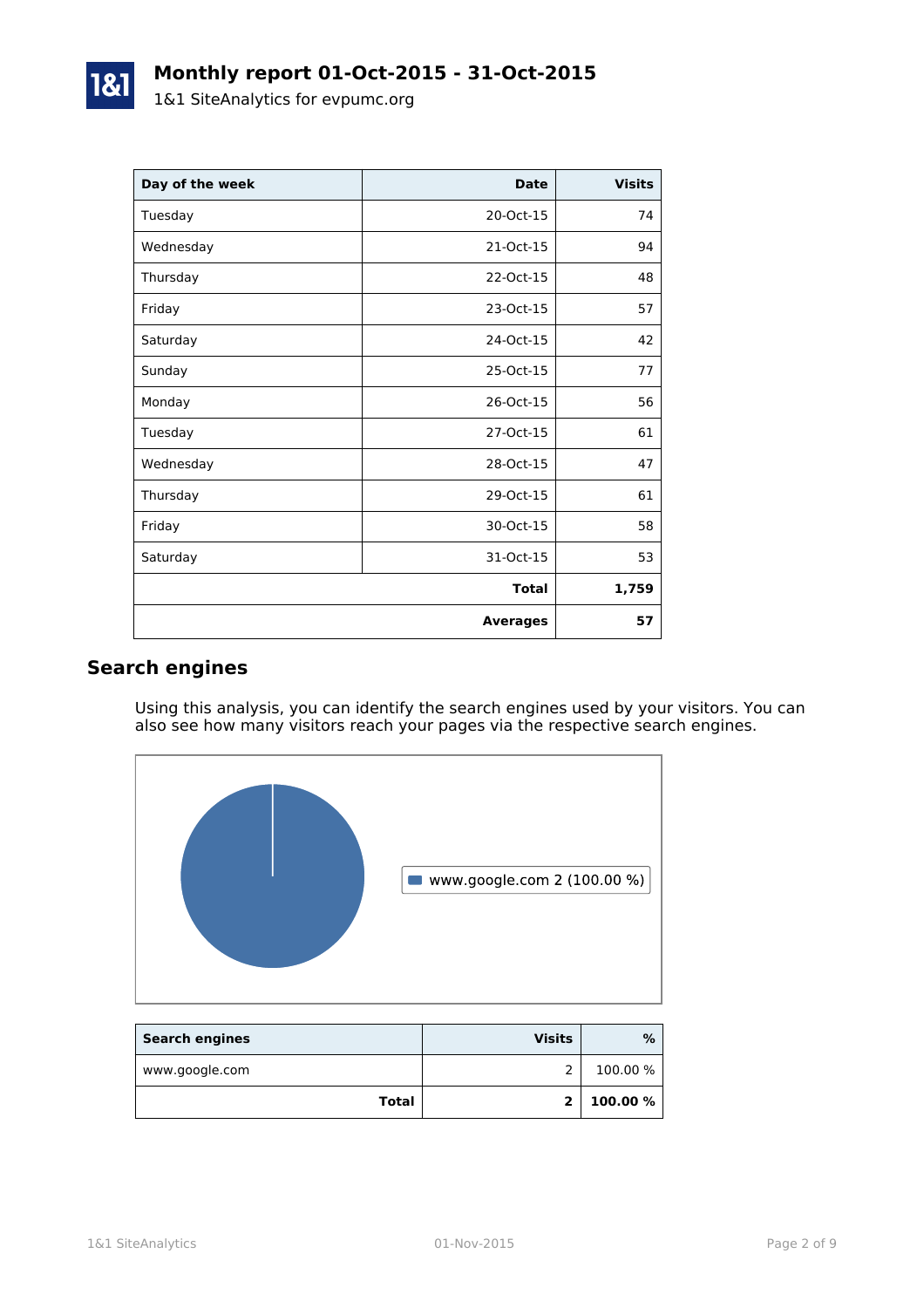### **Search terms**

The table shows the search terms by means of which your website was found most frequently. Every row contains a search term. For example, if somebody found your website by means of the phrase "repair car", both "repair" and "car" will be displayed as independent terms in the table.

*No data available.*

### **Most frequently accessed pages**

You can see the most frequently accessed pages. Only fully loaded pages are counted. Individual page elements, such as images or other elements, are not counted individually. This includes all files with the extensions .png, .jpg, jpeg, .gif, .swf, .css, .class, and .js.

| <b>Most frequently accessed pages</b>                         | <b>Page impressions</b> | %       |
|---------------------------------------------------------------|-------------------------|---------|
| /Default.htm                                                  | 771                     | 27.28 % |
| /Sermons.htm                                                  | 78                      | 2.76 %  |
| /Elim.htm                                                     | 76                      | 2.69 %  |
| /Believe.htm                                                  | 71                      | 2.51 %  |
| /Announce.htm                                                 | 66                      | 2.34 %  |
| /Calendar.htm                                                 | 64                      | 2.26 %  |
| /St_Johns.htm                                                 | 60                      | 2.12 %  |
| /NewsLetterIdx.htm                                            | 59                      | 2.09 %  |
| /M-Statement.htm                                              | 53                      | 1.88%   |
| /Stats.htm                                                    | 51                      | 1.80 %  |
| /valley_views0913.htm                                         | 45                      | 1.59 %  |
| /Worship.htm                                                  | 44                      | 1.56 %  |
| /valley views1013.htm                                         | 38                      | 1.34 %  |
| /web links.htm                                                | 38                      | 1.34 %  |
| /NewsLtrs/Church Newsletter October 2015<br>.pdf              | 37                      | 1.31 %  |
| /valley_views0813.htm                                         | 33                      | 1.17 %  |
| /valley_views1113.htm                                         | 32                      | 1.13 %  |
| /CalendarOld.htm                                              | 27                      | 0.96%   |
| /Elim-HISTORY.htm                                             | 26                      | 0.92%   |
| /Sermons/The Great Escape<br>Psalm 12<br>Sept 27, 15.mp3<br>4 | 23                      | 0.81%   |
| /missions.htm                                                 | 21                      | 0.74%   |
| /Bulletins.htm                                                | 20                      | 0.71%   |
| /Elim_M-Statement.htm                                         | 20                      | 0.71%   |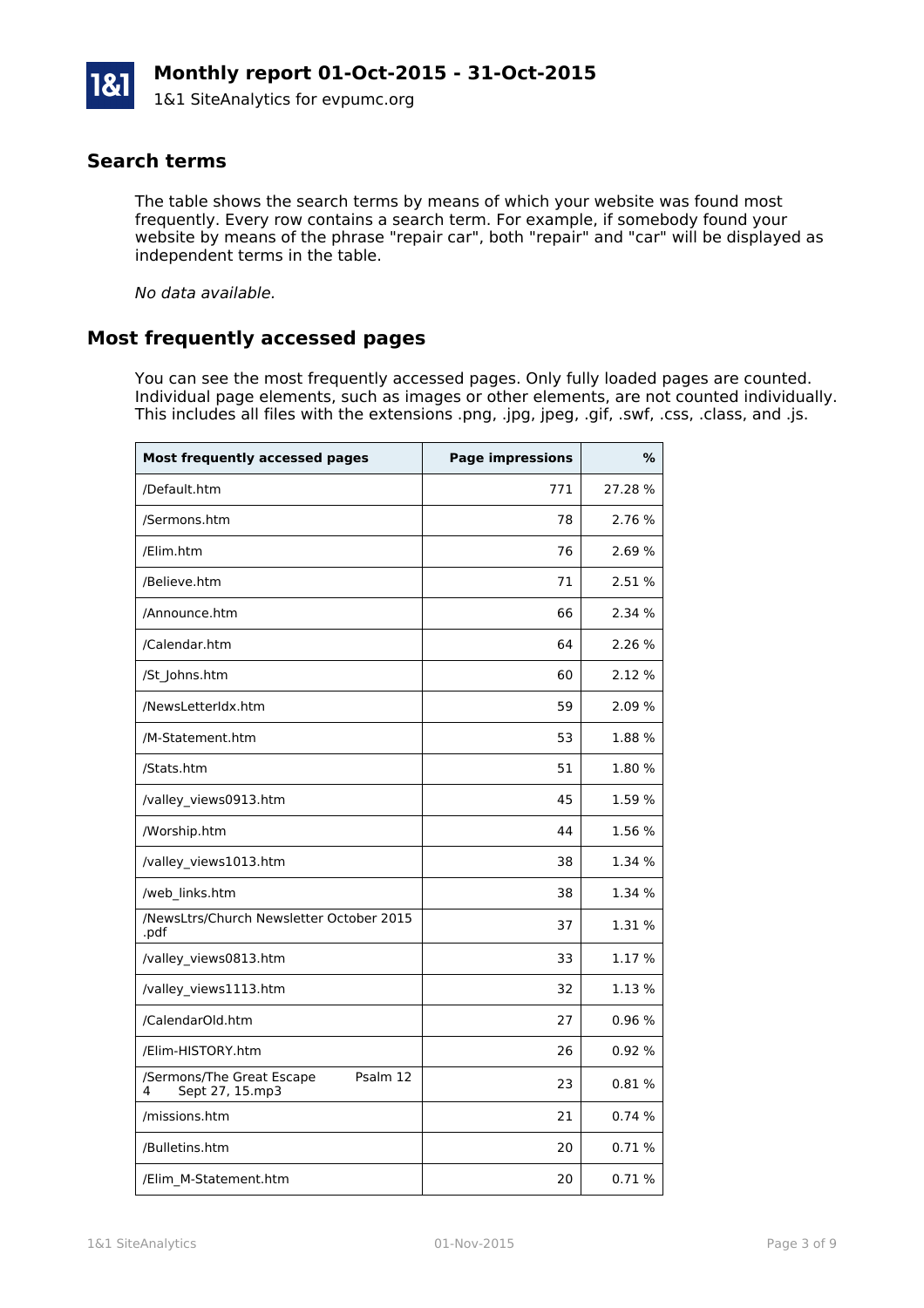

1&1

| <b>Most frequently accessed pages</b>             | <b>Page impressions</b> | %       |
|---------------------------------------------------|-------------------------|---------|
| /Ann060814.htm                                    | 19                      | 0.67%   |
| /St_Johns-HISTORY.htm                             | 19                      | 0.67%   |
| /StJohns_M-Statement.htm                          | 17                      | 0.60%   |
| /Ann0030214.htm                                   | 17                      | 0.60%   |
| /Ann070614.htm                                    | 17                      | 0.60%   |
| /Ann041314.htm                                    | 17                      | 0.60%   |
| /NewsLtrs/Church Newsletter July 2015.pdf         | 16                      | 0.57%   |
| /Ann042014.htm                                    | 15                      | 0.53%   |
| /Ann062214.htm                                    | 15                      | 0.53%   |
| /Ann082414.htm                                    | 14                      | 0.50%   |
| /Ann020214.htm                                    | 14                      | 0.50%   |
| /Ann050414.htm                                    | 14                      | 0.50%   |
| /Ann061514.htm                                    | 13                      | 0.46%   |
| /Ann042714.htm                                    | 13                      | 0.46%   |
| /Ann031614.htm                                    | 12                      | 0.42%   |
| /Ann021614.htm                                    | 12                      | 0.42%   |
| /Ann051814.htm                                    | 11                      | 0.39%   |
| /Ann011214.htm                                    | 11                      | 0.39%   |
| /Ann011914.htm                                    | 11                      | 0.39%   |
| /NewsLtrs/Church Newsletter December 2<br>013.pdf | 11                      | 0.39%   |
| /Ann083114.htm                                    | 11                      | 0.39%   |
| /Ann071314.htm                                    | 10                      | 0.35%   |
| /Ann030914.htm                                    | 10                      | 0.35 %  |
| /NewsLtrs/Church Newsletter August 2015.<br>pdf   | 10                      | 0.35 %  |
| /NewsLtrs/Church Newsletter June 2014.pd<br>f     | 10                      | 0.35 %  |
| Other                                             | 734                     | 25.97 % |
| <b>Total</b>                                      | 2,826                   | 100.00% |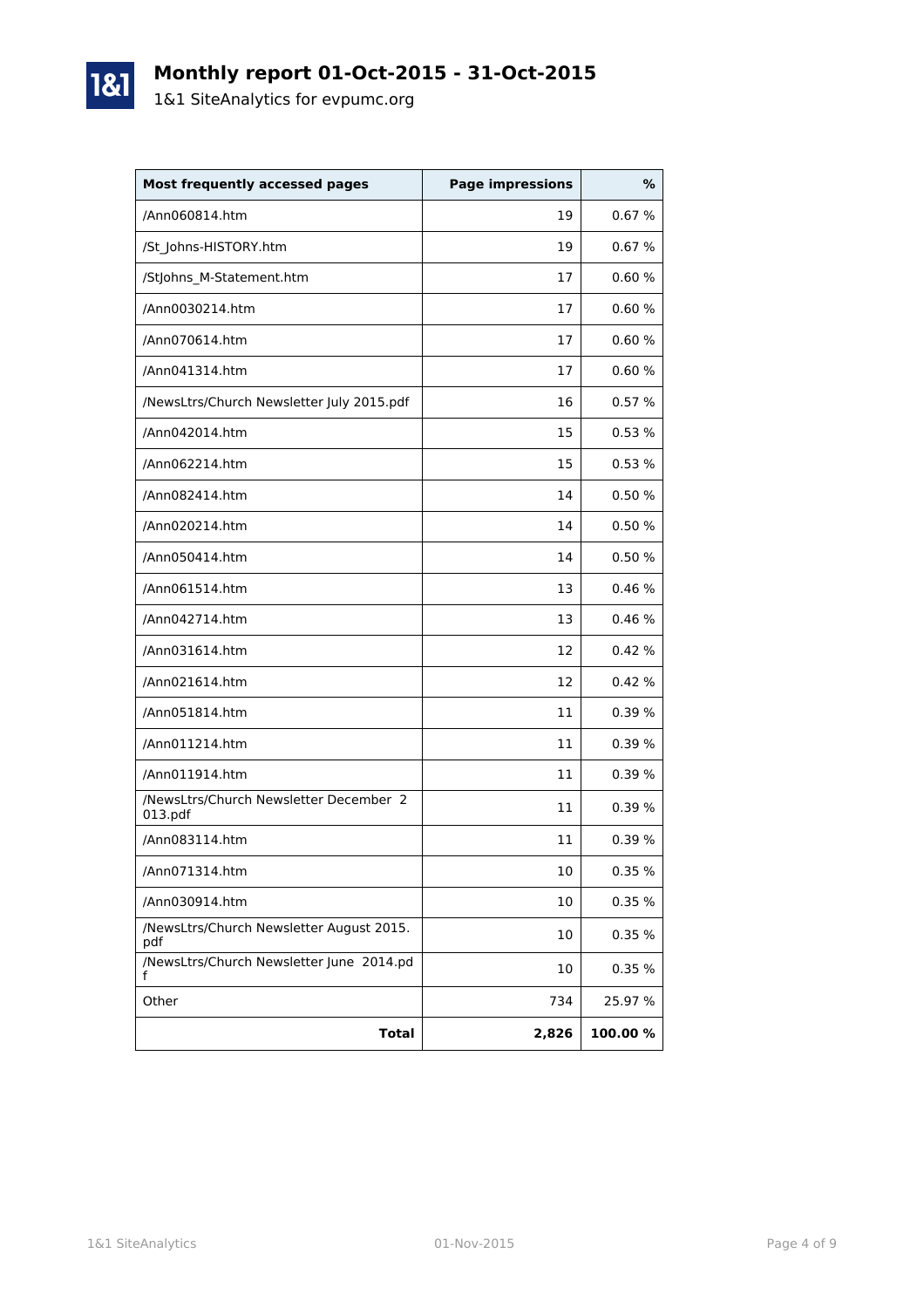

## **Monthly report 01-Oct-2015 - 31-Oct-2015**

1&1 SiteAnalytics for evpumc.org

#### **Browsers**

This chart shows the browsers used by your visitors. For example, this helps you to identify the browsers for which you need to optimise your website.



| <b>Browsers</b>         | <b>Visits</b> | %        |
|-------------------------|---------------|----------|
| <b>General Crawlers</b> | 117           | 18.20 %  |
| Chrome                  | 116           | 18.04 %  |
| Majestic-12 Web Crawler | 100           | 15.55 %  |
| Internet Explorer       | 82            | 12.75 %  |
| Firefox                 | 79            | 12.29 %  |
| Mozilla 5               | 58            | 9.02 %   |
| iPad                    | 16            | 2.49 %   |
| Opera                   | 15            | 2.33 %   |
| Android Webkit Browser  | 9             | 1.40 %   |
| Other                   | 51            | 7.93 %   |
| Total                   | 643           | 100.00 % |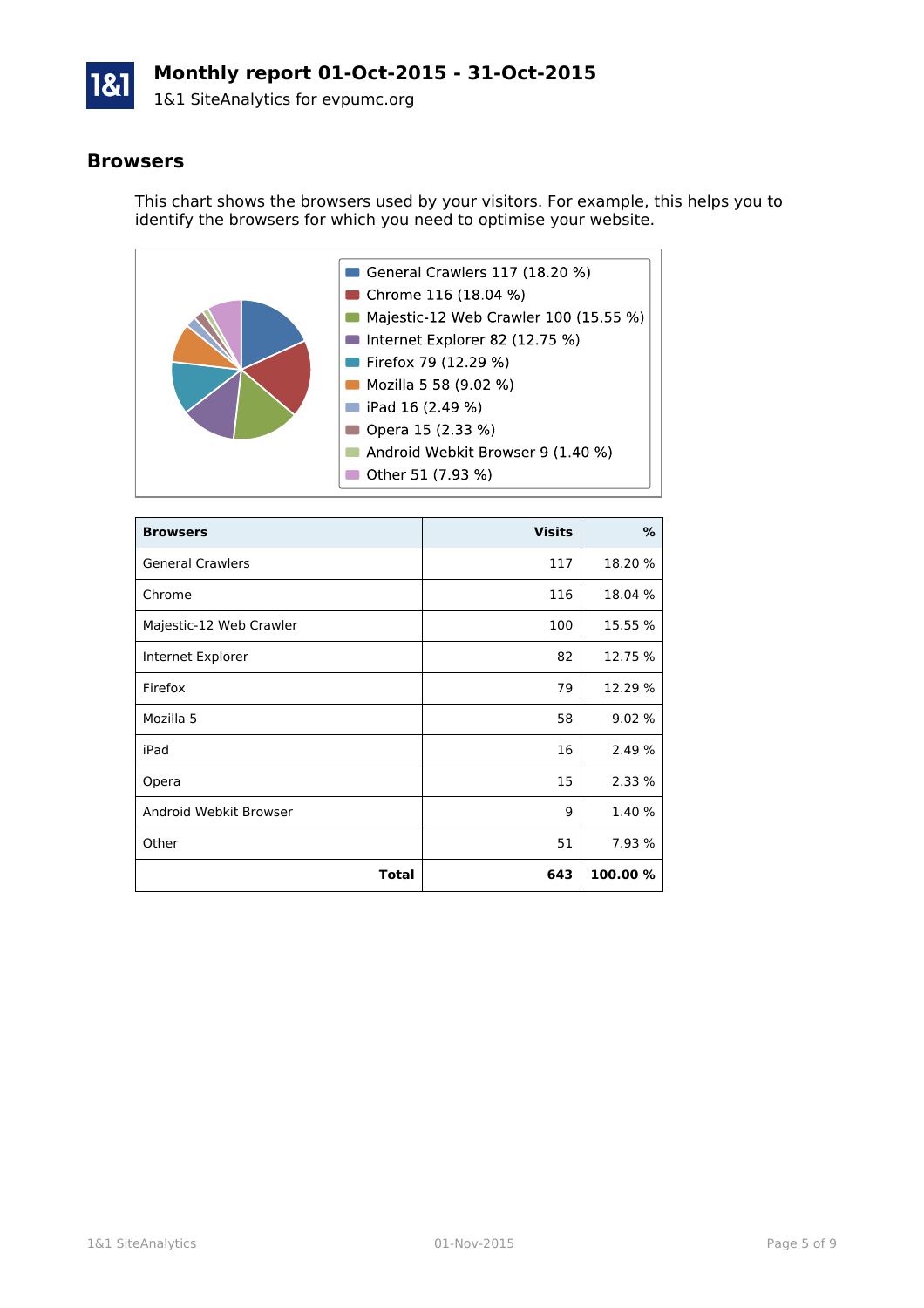# **Monthly report 01-Oct-2015 - 31-Oct-2015**

1&1 SiteAnalytics for evpumc.org

## **Operating systems**

You can see the operating systems used by your visitors. This information helps you to find out for which operating systems you may need to optimise your website.



| <b>Operating systems</b> | <b>Visits</b> | ℅        |
|--------------------------|---------------|----------|
| iPhone                   | 132           | 7.50 %   |
| Windows 7                | 101           | 5.74 %   |
| Windows XP               | 68            | 3.87 %   |
| Linux                    | 67            | 3.81 %   |
| Windows NT               | 43            | 2.44 %   |
| Android                  | 21            | 1.19 %   |
| Mac OS X                 | 17            | 0.97%    |
| iPad                     | 16            | 0.91%    |
| Windows Server 2003      | 12            | 0.68%    |
| Other                    | 1,282         | 72.88%   |
| Total                    | 1,759         | 100.00 % |

### **Referring pages**

You can see the pages that referred your visitors to your website. Referring pages may be other websites or search engines. The complete URL is displayed.

| <b>Referring pages</b>  | <b>Visits</b> | %      |
|-------------------------|---------------|--------|
| www.google.com/         | q             | 7.50 % |
| buttons-for-website.com | 8             | 6.67 % |
| www.baidu.com/s         | 4             | 3.33%  |
| www.bing.com/search     | 3             | 2.50 % |
| cruiseraf.net/          |               | 1.67 % |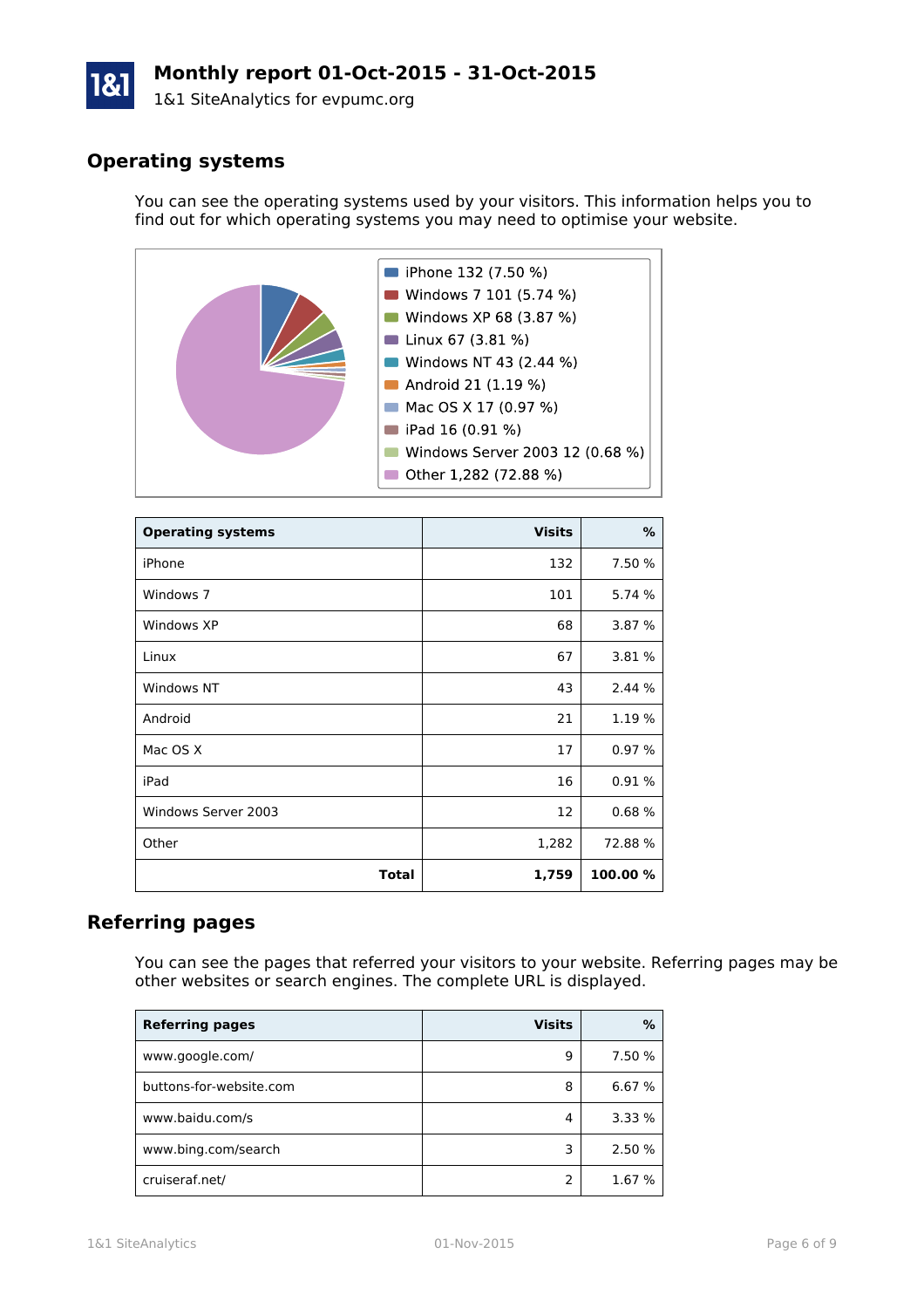

| <b>Referring pages</b> | <b>Visits</b> | %        |
|------------------------|---------------|----------|
| android-vsem.org/      | 2             | 1.67 %   |
| mazal-shop.ru/         | 2             | 1.67 %   |
| moneymaster.ru/        | $\mathcal{P}$ | 1.67 %   |
| Other                  | 88            | 73.33 %  |
| Total                  | 120           | 100.00 % |

### **Visits from continents**

This analysis shows which continents your visitors come from.

| <b>Continents</b> | <b>Visits</b> | %        |
|-------------------|---------------|----------|
| North America     | 911           | 62.66%   |
| Europe            | 309           | 21.24 %  |
| Asia              | 230           | 15.85 %  |
| South America     | 4             | 0.25%    |
| <b>Total</b>      | 1,454         | 100.00 % |

### **Visits from countries**

This analysis shows which countries your visitors come from. This information indicates the countries that your website should focus on or the countries for which it still needs to be optimised.

| <b>Countries</b>     | <b>Visits</b> | $\%$    |
|----------------------|---------------|---------|
| <b>United States</b> | 905           | 62.27 % |
| China                | 226           | 15.54 % |
| Germany              | 91            | 6.25%   |
| Russia               | 52            | 3.59 %  |
| France               | 50            | 3.40 %  |
| Ukraine              | 49            | 3.34 %  |
| Italy                | 25            | 1.73 %  |
| United Kingdom       | 18            | 1.24 %  |
| Netherlands          | 5             | 0.37%   |
| Canada               | 4             | 0.31%   |
| <b>Brazil</b>        | 4             | 0.25%   |
| Czech Rep.           | 4             | 0.25%   |
| Estonia              | 4             | 0.25%   |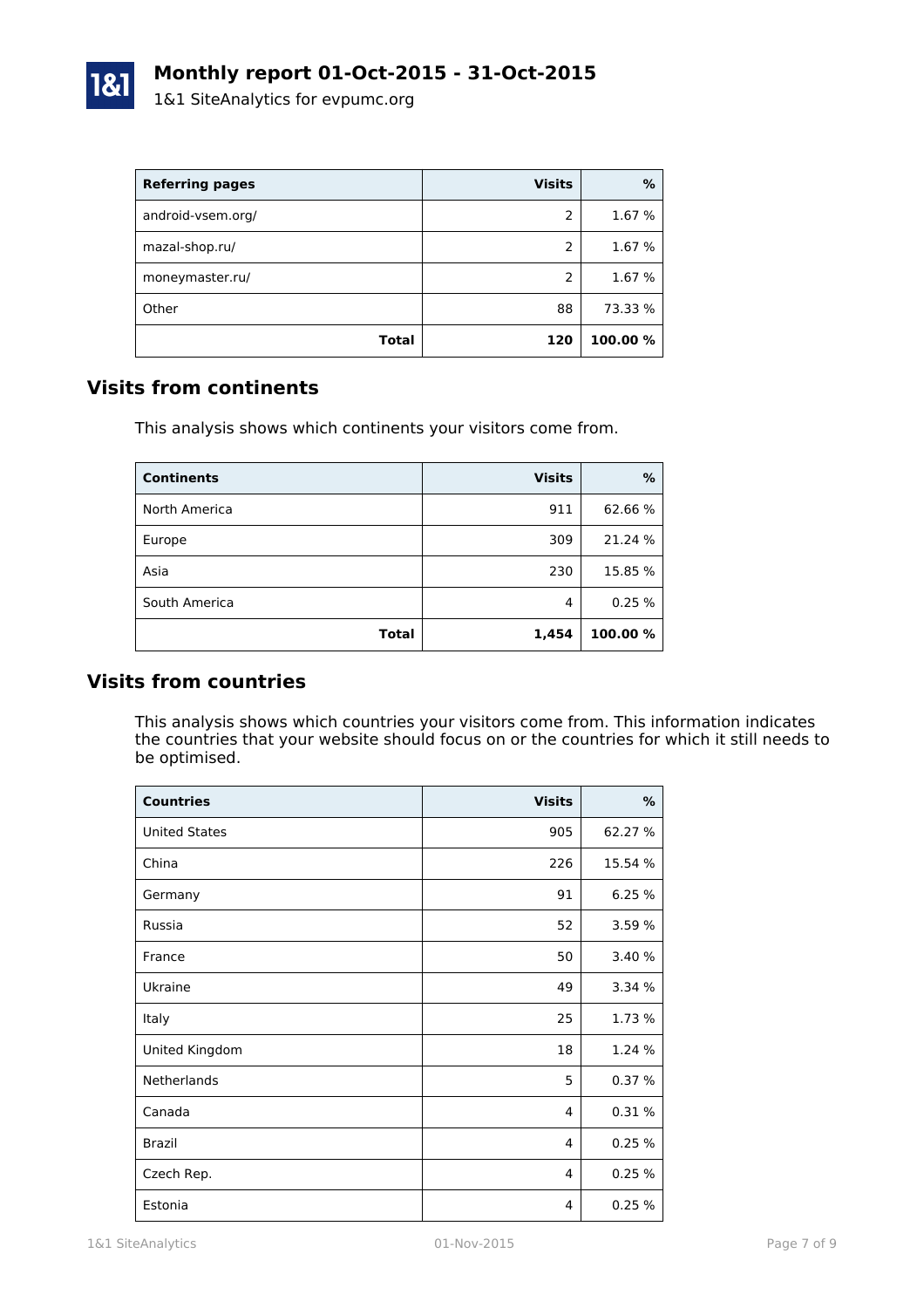| <b>Countries</b> | <b>Visits</b>  | $\%$    |
|------------------|----------------|---------|
| Hong Kong        | 3              | 0.19%   |
| <b>Bulgaria</b>  | 3              | 0.19%   |
| Japan            | 2              | 0.12%   |
| Latvia           | 2              | 0.12%   |
| Finland          | $\overline{2}$ | 0.12%   |
| Lithuania        | $\mathbf{1}$   | 0.06%   |
| Norway           | $\mathbf{1}$   | 0.06%   |
| Austria          | $\mathbf{1}$   | 0.06%   |
| Mexico           | $\mathbf{1}$   | 0.06%   |
| Greece           | $\mathbf{1}$   | 0.06%   |
| Other            | 2              | 0.16%   |
| <b>Total</b>     | 1,454          | 100.00% |

# **Visits from cities**

1&1

This analysis shows which cities your visitors come from

| <b>Cities</b>            | <b>Visits</b> | %       |
|--------------------------|---------------|---------|
| US:                      | 310           | 21.35 % |
| <b>US: Mountain View</b> | 217           | 14.92 % |
| US: Sunnyvale            | 202           | 13.87 % |
| CN:                      | 200           | 13.74 % |
| DE: Berlin               | 58            | 4.02 %  |
| RU:                      | 50            | 3.40 %  |
| FR:                      | 49            | 3.34 %  |
| UA:                      | 46            | 3.16 %  |
| US: Las Vegas            | 31            | 2.10 %  |
| CN: Beijing              | 26            | 1.80%   |
| IT:                      | 24            | 1.67 %  |
| US: Nanuet               | 22            | 1.55 %  |
| US: Seattle              | 21            | 1.42 %  |
| US: Woodbridge           | 18            | 1.24 %  |
| DE: Kiez                 | 16            | 1.11 %  |
| GB:                      | 15            | 1.05 %  |